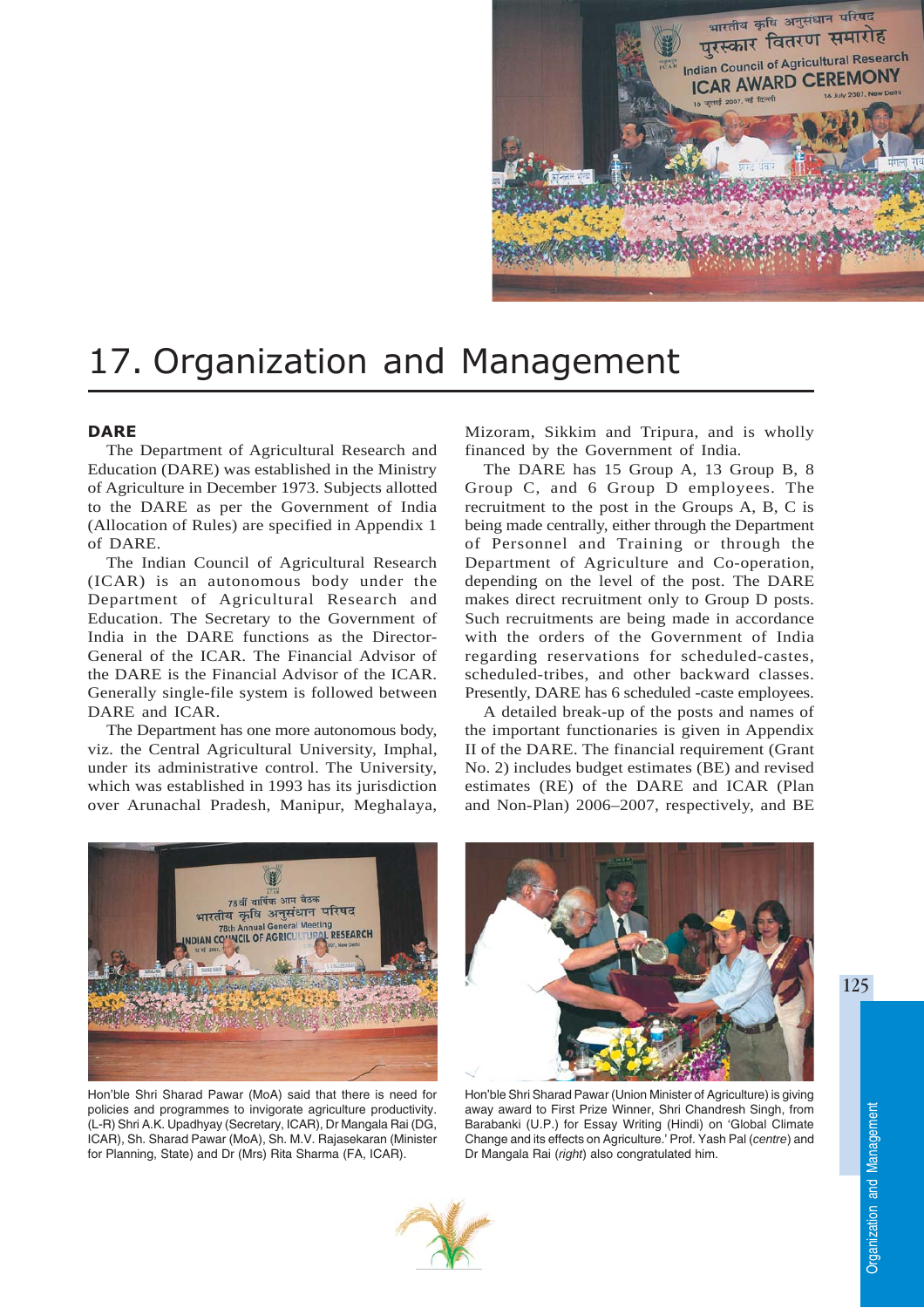for 2007–08 (Plan and Non-Plan). The detailedbreak up of these financial figures is given in Appendix III of the DARE.

## ICAR

The Indian Council of Agricultural Research is an apex organization at the national level for promoting Science and Technology Programmes in the agricultural research and education.

The ICAR was set up on 16 July 1929, as the Registered Society under the Societies Registration Act 1860, on the recommendations of the Royal Commission of Agriculture. It was reorganized twice, in 1965 and 1973. The ICAR (Headquarters) is located at Krishi Bhavan, New Delhi, and its other buildings are Krishi Anusandhan Bhavans I and II, and NASC, New Delhi.

The Union Minister of Agriculture is the President of the ICAR. The Principal Executive Officer of the ICAR is the Director-General, who is also the Secretary to the Government of India in the Department of Agricultural Research and Education.

The General Body of the ICAR Society is the supreme authority of the ICAR, and the Minister for Agriculture, Government of India, heads it. Its members are the Ministers for Agriculture, Animal Husbandry and Fisheries, and the Senior Officers of the various state governments, representatives of Parliament, industry, education institutes, scientific organizations and farmers (Appendix 1).

The Governing Body (Appendix 2) is the chief executive and decision-making authority of the ICAR. It is headed by the Director-General. It consists of eminent agricultural scientists, educationists, legislators and representatives of the farmers. It is assisted by the Standing Finance Committee, Accreditation Board, Regional Committee, Policy and Planning Committee, several Scientific Panels, and Publications Committee. In the scientific matters, the Director-General is assisted by 8 Deputy Directors-General, one each for (i) Crop Science, (ii) Horticulture, (iii) Natural Resource Management, (iv) Agricultural Engineering, (v) Animal Sciences, (vi) Fisheries, (vii) Agricultural Education, and (viii) Agricultural Extension. The DDGs are responsible for the Institutes, National Research Centres, and the Projects Directorates in their respective fields. The Senior Officers posted at the ICAR (Hq) are listed in Appendix 3 of the ICAR.

The ICAR received funds from the Government of India, and from the proceeds of the Agricultural Produce Cess.

The ICAR develops technologies and disseminates knowledge to farming community not only for increasing yields of crops and maintaining natural resources but also for elevating community's economics status.

The Research set-up of the ICAR includes 48 Institutes (Appendix 4), 5 National Bureaux (Appendix 5), 12 Project Directorates (Appendix 6), 32 National Research Centres (Appendix 7), 75 All-India Co-Ordianted Research Projects, All India Network Projects, and Network Projects (Appendix 8).

The Project Directorate of Information and Publications of Agriculture is working independently with the approval of the Competent Authority. The Media and Publicity and Public Information Unit, ARIS Unit and Library at ICAR (Headquarters) which were earlier functioning separately, are now working under the supervision of the Project Director (DIPA).This integration of various units under DIPA will provide organized strength and efficient use of human, financial and infrastructural resources for creating public awareness through dissemination of information globally by print media as well as electronic media.

The ICAR promotes research, education and extension education in 41 State Agricultural Universities, 5 Deemed Universities, 1 Central Agricultural University for the North-Eastern Hills Region, and 4 Central Universities by giving financial assistance in different forms (Appendix 9).

For effective communication of research findings among farmers, the ICAR maintains an effective network of Krishi Vigyan Kendras and Trainers' Training Centre along with Zonal Co-ordinating Units.

The total sanctioned as well as existing strength of the employees of the total number of employees in the ICAR system, including scheduled-castes, scheduled-tribes and other backward classes, is given in Appendix 10.

Thus with an extensive network of research infrastructure, backed by an excellent team of scientists and other employees, the ICAR is making rapid strides in agricultural research, and provides support to the national efforts in achieving food security and self-sufficiency.

# INTELLECTUAL PROPERTY RIGHTS, POLICY AND PERSPECTIVE PLANNING

# Policy imperatives

**Support for the implementation of the Protection of Plant Varieties and Farmers' Rights Act, 2001:** The ICAR has been providing input for the development and implementation of plant variety protection law in the country since beginning. In this period, besides human resource

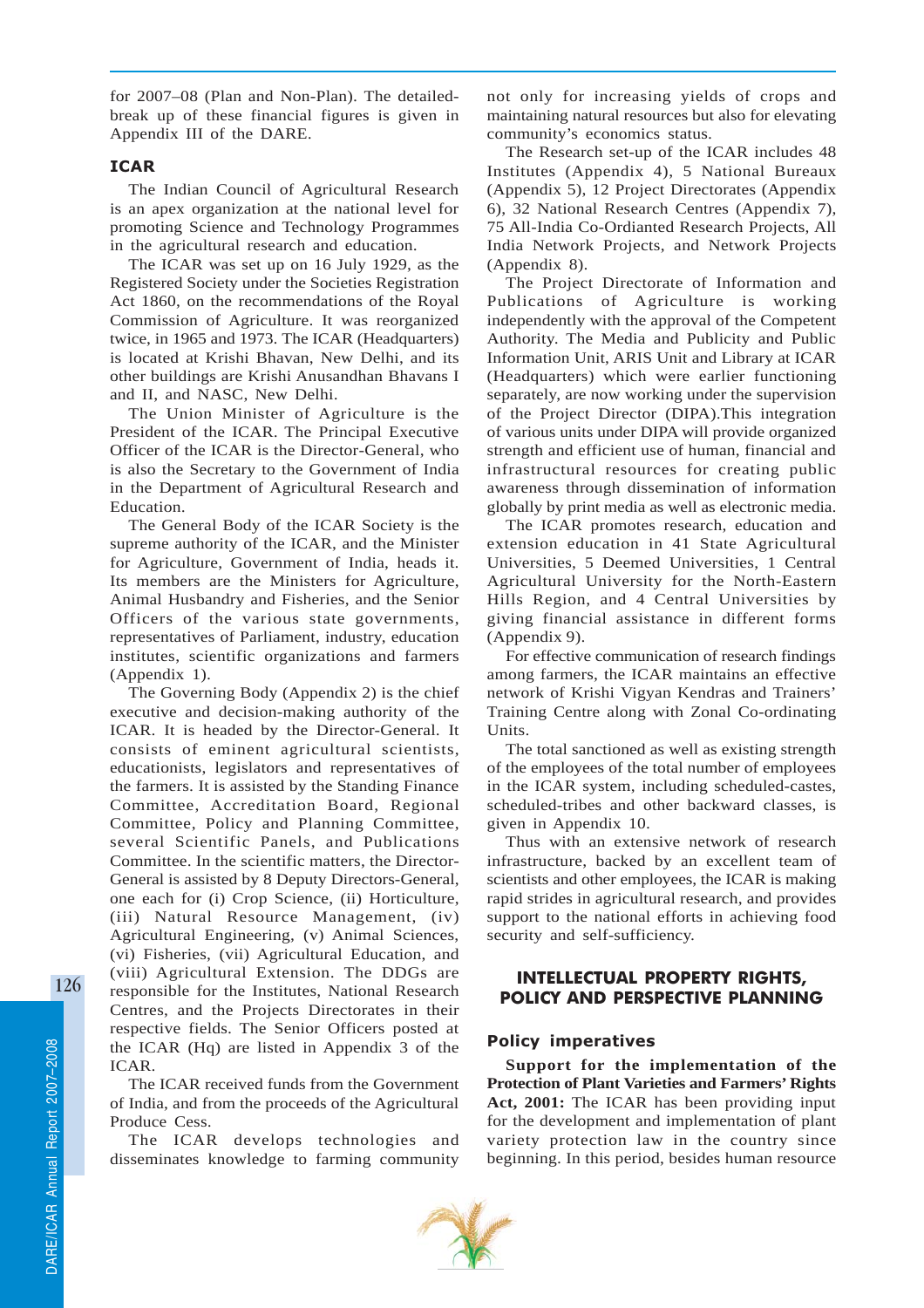support to the Protection of Plant Varieties and Farmers' Rights Act (PPVFR) Authority in various capacities/platforms, the ICAR has extended support for the implementation of the PPVFR Act as follows:

- National Bureau of Plant Genetic Resources has documented and digitalized database of extant-notified varieties of various crops by using the software INDUS (Indian Information System). This database has significance in context of the global search for registration and protection of plant varieties under the plant variety protection law.
- ICAR has developed National Test Guidelines for examination of Distinctiveness, Uniformity and Stability (DUS) of the candidate varieties of 35 crops for their registration and protection abide by the Indian PPF and FR law. On the basis of these guidelines, 12 crop species were notified by the Central Government/Protection of Plant Varieties and Farmers' Rights Act Authority for the protection of their plant varieties in the First Phase.
- National Bureau of Plant Genetic Resources has entered into an agreement with the Protection of Plant Varieties and Farmers' Rights Act Authority through which dedicated space has been provided in the National Gene Bank for the storage of seed samples of the candidate and notified varieties under the Protection of Plant Varieties and Farmers' Rights Act.

## Perspective Plan/Vision 2025 of the ICAR Institutes

Perspective Plans/Vision 2025 documents of all the ICAR Institutes were prepared and published for the research execution up to 2025.

## Intellectual property management, Technology transfer/ Commercialization

The intellectual property (IP) management and related activities in ICAR have proliferated as a result of decentralization of IP management practices in the Council and the delegation of powers to Directors/Project Directors of the ICAR institutes to execute the related matters. The *ICAR Guidelines on Intellectual Property Management and Technology Transfer/Commercialization* have been implemented since 2 October 2006. As a result, the number of reporting institutes has more than doubled to 51 during this period. Seven patents have been granted to ICAR institutes (Table 17.1) and 53 patent applications are reported to have been filed by 16 institutes. The patent on *Bt* transgene detection kit has also been granted in

#### **Table 17.1. Patents granted to ICAR since the implementation of Intellectual Property Management Guidelines**

| Patent granted                                                                                               | Area of research                                  | Institute                         |
|--------------------------------------------------------------------------------------------------------------|---------------------------------------------------|-----------------------------------|
| Rapid detection<br>of Bt-cry toxins                                                                          | Transgenic<br>detection kit                       | CICR,<br>Nagpur                   |
| A process for<br>isolating anaerobic<br>microorganisms using<br>a new apparatus                              | Micro-organisms                                   | CIRCOT,<br>Mumbai                 |
| Process for the<br>purification of<br>solanesol (95+%)<br>from crude enriched<br>extract of tobacco          | Pharmaceutical<br>(Drug intermediate) Rajahmundry | CTRI.                             |
| A process for<br>preparing a novel<br>herbal formulation<br>for the treatment<br>of mange in animals         | Veterinary<br>medicine                            | IVRI.<br>Izatnagar                |
| Cold process<br>technology for<br>preparation of urea<br>molasses mineral<br>block                           | Feed production                                   | IVRI.<br>Izatnagar                |
| A simple and<br>efficient micro-<br>dialysis assembly<br>for dialysis of<br>samples in<br>microlitre volumes | Research tool                                     | NDRI,<br>Karnal                   |
| A method for<br>preparing a<br>mushroom growth<br>agent                                                      | Mushroom<br>production                            | NRC on<br>Mushroom,<br>Chambaghat |

#### **Table 17.2. Some prominent ICAR technologies other than plant varieties transferred/ commercialized**

| Technology                                                                                                                                                                      | Institute                  |
|---------------------------------------------------------------------------------------------------------------------------------------------------------------------------------|----------------------------|
| Gene constructs of Cry 1 genes<br><b>Bt-detection kits</b>                                                                                                                      | <b>IARI</b><br><b>CICR</b> |
| Bt-based biopesticide KNOCK wp for<br>control of semilooper pest in Castor and<br>other crops                                                                                   | <b>DOR</b>                 |
| Trichoderma based biopesticide TRIVIR<br>1% we for control of wilt and root rot<br>diseases of castor, chilies, and other<br>oilseed and pulse crops, and reniform<br>nematodes | DOR                        |
| Vaccine for control of goat pox                                                                                                                                                 | <b>IVRI</b>                |
| Diagnostic kits for PPR (Goat Plague)                                                                                                                                           | <b>IVRI</b>                |
| Diagnosis and vaccine for Avian<br>Influenza                                                                                                                                    | <b>IVRI</b>                |
| Portable FRP Carp Hatchery                                                                                                                                                      | <b>CIFA</b>                |
| Agricultural Machinery and Farm Implements                                                                                                                                      | CIAE                       |



127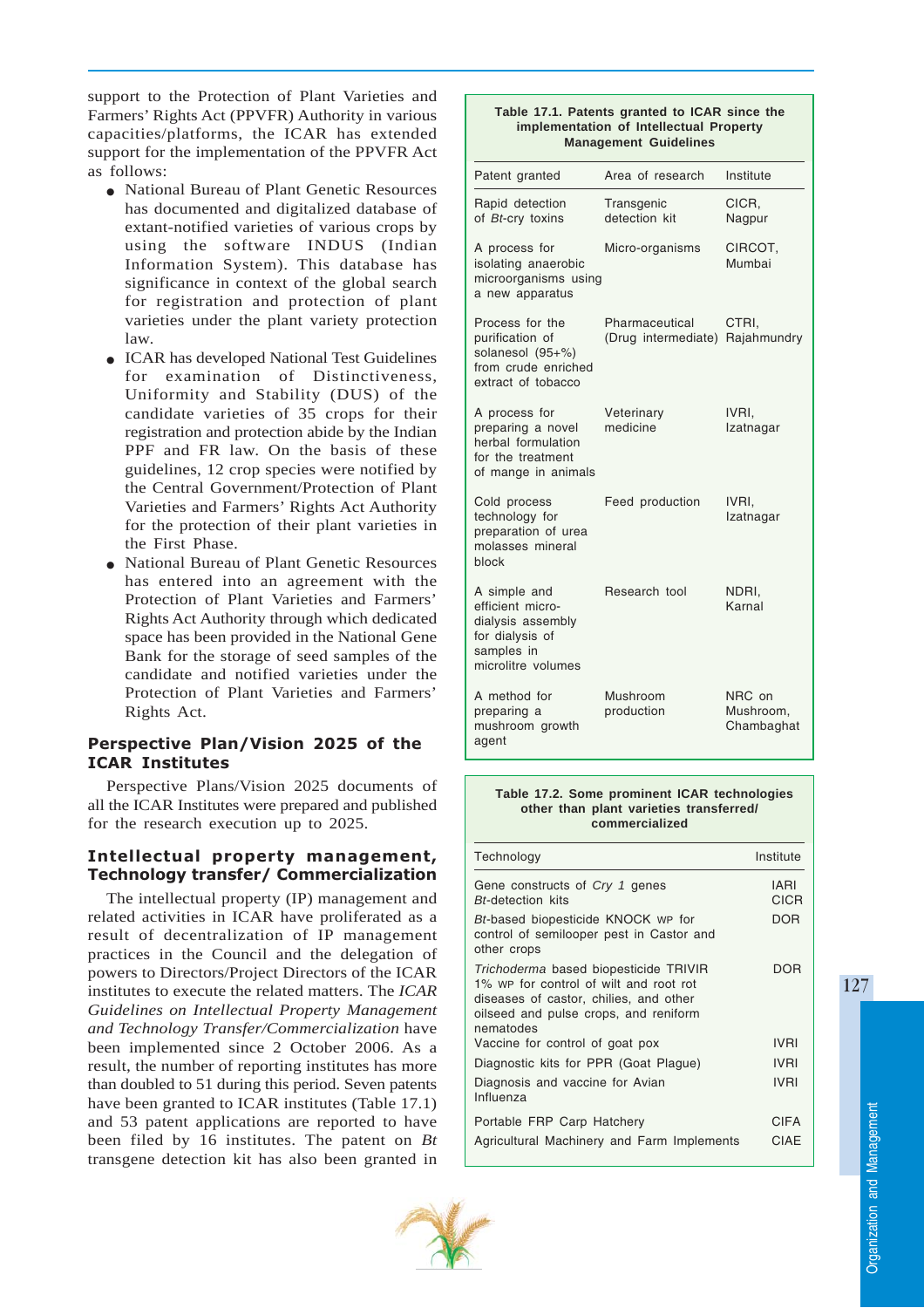South Africa. Further, applications via Patent Cooperation Treaty (PCT) route have also been filed in China, Mexico, South Korea and Uzbekistan.

Extant varieties that have been notified by the Central Government under section 5 of the Seeds Act, 1966 are eligible for protection in India for 15 years from the date of notification. The ICAR has already filed applications for registration and protection of about 300 extant-notified varieties of the 12 notified crops with the PPVFR Registry.

The ICAR has developed, and transferred/ commercialized, first bacterial-blast resistant improved Basmati rice through molecular markerassisted selection/pyramiding and backcross transfer of *'xa13'*, and *'Xa21'* in the genetic background of Pusa Basmati 1. Besides the identification and release of improved varieties of various crops, the ICAR institutes have also transferred/ commercialized several technologies aimed at overall increase in agricultural production, including crops and animals (Table 17.2). Some prominent among these include transgenic detection kit, biopesticides, diagnostic kits and vaccines for animal health, portable hatchery for aquaculture, and farm machinery and equipment.

# ADMINISTRATION

The total number of employees and numbers of SC, ST and OBC (Table 17.4) and total number of employees including SC, ST, and OBC (Table 17.3) are given in Tabular form.

**Filling up of vacant posts:** A good number of vacant posts like Director (Finance) NAIP, Under-Secretaries, Senior Administrative Officers, Administrative Officers, Finance and Accounts Officers, Section Officers, Private Secretaries, Junior Analyst, Assistants, Personal Assistants, UDCs, Stenographers, Group 'D' posts were filled up.

**Compassionate appointment:** Peon (1) and LDC (1) were appointed on compassionate grounds.

**Financial upgradation granted under the ACP Scheme:** As per the Government of India instruction 'Financial upgradation' was granted to many eligible employees in various grades, viz. Section Officers, Assistant Administrative Officers, Assistant Finance and Accounts Officers, Assistant Director (OL), Stenographers, LDC and Group D employees, during this period.

**Staff Welfare Fund Scheme:** As per the recommendations of the Managing Committee of ICAR (Hq) Welfare Fund, financial assistance of Rs 25,000 each was extended to families of two deceased employees of the ICAR (Hq). Further Rs 20,000 each was also given as financial assistance in case of self-illness or illness of their dependent family member, to 3 employees of the ICAR (Hq).

Scholarships (45) were awarded to meritorious wards of the Council's employees under 'Staff Welfare Fund Scheme'.

**Award for compassionate fund of the ICAR:** An award of Rs 25,000/each out of the Compassionate Fund of ICAR was granted to 4 dependent family members of the ICAR (Hq)/Institutes.

| Table 17.3 Total number of Group C and D employees and number of scheduled-castes,<br>scheduled-tribes and other backward class |                     |                          |                |                                     |                       |                                            |                       |                                     |
|---------------------------------------------------------------------------------------------------------------------------------|---------------------|--------------------------|----------------|-------------------------------------|-----------------------|--------------------------------------------|-----------------------|-------------------------------------|
| Posts                                                                                                                           | Total<br>sanctioned | Employees<br>in position | No. of<br>SCs  | Percentage<br>to total<br>employees | <b>ST<sub>s</sub></b> | No. of Percentage<br>of total<br>employees | No. of<br><b>OBCs</b> | Percentage<br>to total<br>employees |
| <b>Lower Division Clerk</b>                                                                                                     | 94                  | 61                       | 14             | 22.9%                               | 4                     | 6.5%                                       | 5                     | 8.19%                               |
| Peon                                                                                                                            | 76                  | 67                       | 21             | 31.34%                              | 2                     | 2.9%                                       | 5                     | 7.46%                               |
| Farash                                                                                                                          | 11                  | 10                       | 5              | 50%                                 | 2                     | 20%                                        | 1                     | 10%                                 |
| Mali                                                                                                                            | 5                   | 4                        |                |                                     |                       |                                            |                       |                                     |
| Packer                                                                                                                          | 5                   | 4                        | 1              | 25%                                 |                       |                                            | $\overline{2}$        | 50%                                 |
| Studio attendant                                                                                                                |                     |                          |                |                                     |                       |                                            |                       |                                     |
| Store attendant                                                                                                                 |                     |                          |                |                                     |                       |                                            |                       |                                     |
| Daftary                                                                                                                         | 45                  | 45                       | 8              | 17.77%                              | 01                    | 2.2%                                       |                       |                                     |
| <b>Head Packer</b>                                                                                                              |                     |                          |                |                                     |                       |                                            |                       |                                     |
| Jamadar                                                                                                                         | 8                   | 8                        | 1              | 12.5%                               |                       |                                            |                       |                                     |
| Jr. Gestetner Operator                                                                                                          | 2                   | 2                        | $\overline{c}$ | 100%                                |                       |                                            |                       |                                     |
| Franking machine operator                                                                                                       |                     |                          | 1              | 100%                                |                       |                                            |                       |                                     |
| Library attendant                                                                                                               | $\overline{2}$      | $\overline{c}$           |                |                                     |                       |                                            | 1                     | 50%                                 |
| Dispatch rider                                                                                                                  |                     |                          | 1              | 100%                                |                       |                                            |                       |                                     |
| Record Keeper                                                                                                                   |                     |                          | 1              | 100%                                |                       |                                            |                       |                                     |
| Sr. Gestener operator                                                                                                           | 2                   | 2                        |                |                                     | 2                     | 100%                                       |                       |                                     |
| Safaiwala                                                                                                                       | 12                  | 12                       | 12             | 100%                                |                       |                                            |                       |                                     |

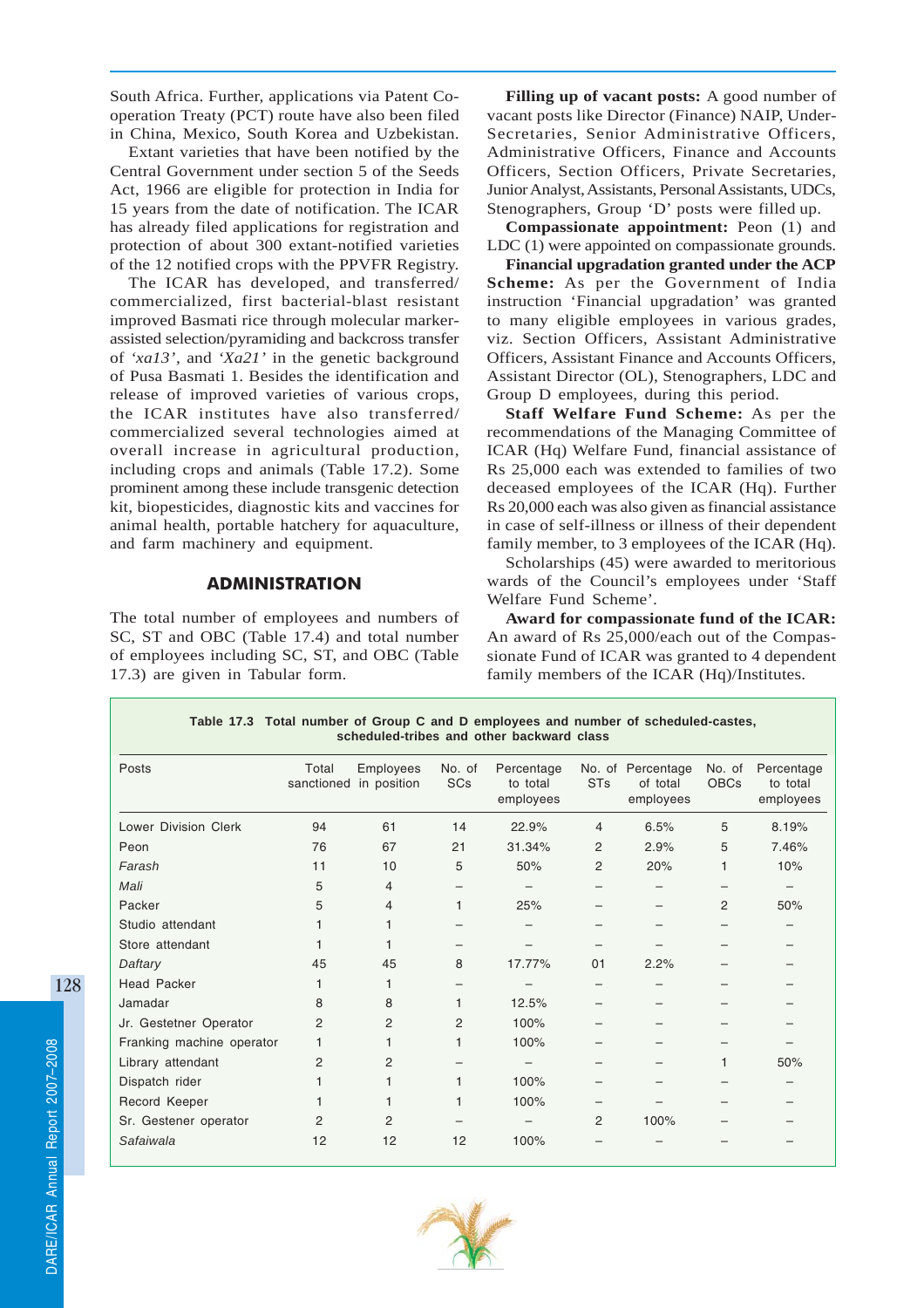| other backward classes at ICAR (Hq.)                   |                         |                              |                             |            |                                                   |                          |                                                       |             |       |
|--------------------------------------------------------|-------------------------|------------------------------|-----------------------------|------------|---------------------------------------------------|--------------------------|-------------------------------------------------------|-------------|-------|
| Posts                                                  | Scale of pay<br>(Rs)    | Total<br>sanctioned<br>posts | Employees<br>in<br>position | <b>SCs</b> | No. of Percentage No. of<br>to total<br>employees | <b>STs</b>               | Percentage No. of Percentage<br>to total<br>employees | <b>OBCs</b> |       |
| Director (P)                                           | 14300-400-<br>18300     | 01                           | 01                          |            |                                                   |                          |                                                       |             |       |
| Director (F)                                           | 14300-400-<br>18300     | 02                           | 02                          |            |                                                   |                          |                                                       |             |       |
| Director (OL)                                          | 12000-375-<br>16500     | 01                           | 01                          |            |                                                   |                          |                                                       |             |       |
| Dy Secretary                                           | 12000-375-<br>16500     | 08                           | 08                          |            |                                                   | 01                       | 12.5%                                                 |             |       |
| Legal Advisor                                          | 12000-375-<br>16500     | 01                           | 01                          |            |                                                   |                          |                                                       |             |       |
| Dy Director (F)                                        | 12000-375-<br>16500     | 02                           | 02                          |            |                                                   |                          |                                                       |             |       |
| Dy Director (OL)                                       | 10000-325-<br>15200     | 01                           | —                           |            |                                                   |                          |                                                       |             |       |
| Under-Secretary                                        | 10000-325-<br>15200     | 13                           | 13                          | 02         | 15.3%                                             | 01                       | 7.6%                                                  |             |       |
| SA to Chairman, 10000-325-<br><b>ASRB</b>              | 15200                   | 01                           | 01                          |            |                                                   |                          |                                                       |             |       |
| Senior Finance & 10000-325-<br>Accounts Officer 15200  |                         | 03                           | 01                          |            |                                                   |                          |                                                       |             |       |
| Law Officer                                            | $8000 - 275 -$<br>13500 | 01                           | 01                          |            |                                                   |                          |                                                       |             |       |
| Finance and<br><b>Accounts Officer</b>                 | $8000 - 275 -$<br>13500 | 07                           | 06                          |            |                                                   |                          |                                                       |             |       |
| Assistant Legal<br>Advisor                             | 6500-200-<br>10500      | 01                           | 01                          |            |                                                   |                          |                                                       |             |       |
| Assistant Director 6500-200-10500<br>(OL)              |                         | 02                           | 02                          |            |                                                   |                          |                                                       |             |       |
| Junior Analyst                                         | 6500-200-<br>10500      | 02                           | 02                          |            |                                                   | 01                       | 50%                                                   | 01          | 50%   |
| Desk Officer                                           | 6500-200-<br>10500      | 06                           | 04                          | 01         | 25%                                               |                          |                                                       |             |       |
| Protocol Officer                                       | 6500-200-<br>10500      | 01                           |                             |            |                                                   |                          |                                                       |             |       |
| Assistant Finance 6500-200-<br>and Accounts<br>Officer | 10500                   | 06                           | 05                          |            |                                                   |                          |                                                       |             |       |
| Section Officer                                        | 6500-200-<br>10500      | 80                           | 75                          | 9          | 12%                                               | 07                       | 9.33%                                                 | 03          | 4%    |
| Private Secretary 6500-200-                            | 10500                   | 30                           | 30                          | 04         | 13.33%                                            |                          |                                                       |             |       |
| Assistant                                              | $5500 - 175 -$<br>9000  | 163                          | 121                         | 19         | 15.70%                                            | 10                       | 8.26%                                                 | 03          | 2.47% |
| PA (Grade II)                                          | $5500 - 175 -$<br>9000  | 54                           | 47                          | 06         | 12.76%                                            | 02                       | 4.25%                                                 | 03          | 6.38% |
| Sr. Sales<br>Assistant                                 | $5000 - 150 -$<br>8000  | 02                           | 02                          |            |                                                   | $\overline{\phantom{m}}$ |                                                       |             |       |
| Steno (Grade III) 4000-100-                            | 6000                    | 47                           | 23                          | 03         | 13.04%                                            | 01                       | 4.34%                                                 | 01          | 0.34% |
| <b>UDC</b>                                             | $4000 - 100 -$<br>6000  | 188                          | 184                         | 39         | 21.195%                                           | 06                       | 3.26%                                                 |             |       |

#### **Table 17.4. Total number of employees and number of scheduled- castes, scheduled- tribes and other backward classes at ICAR (Hq.)**



129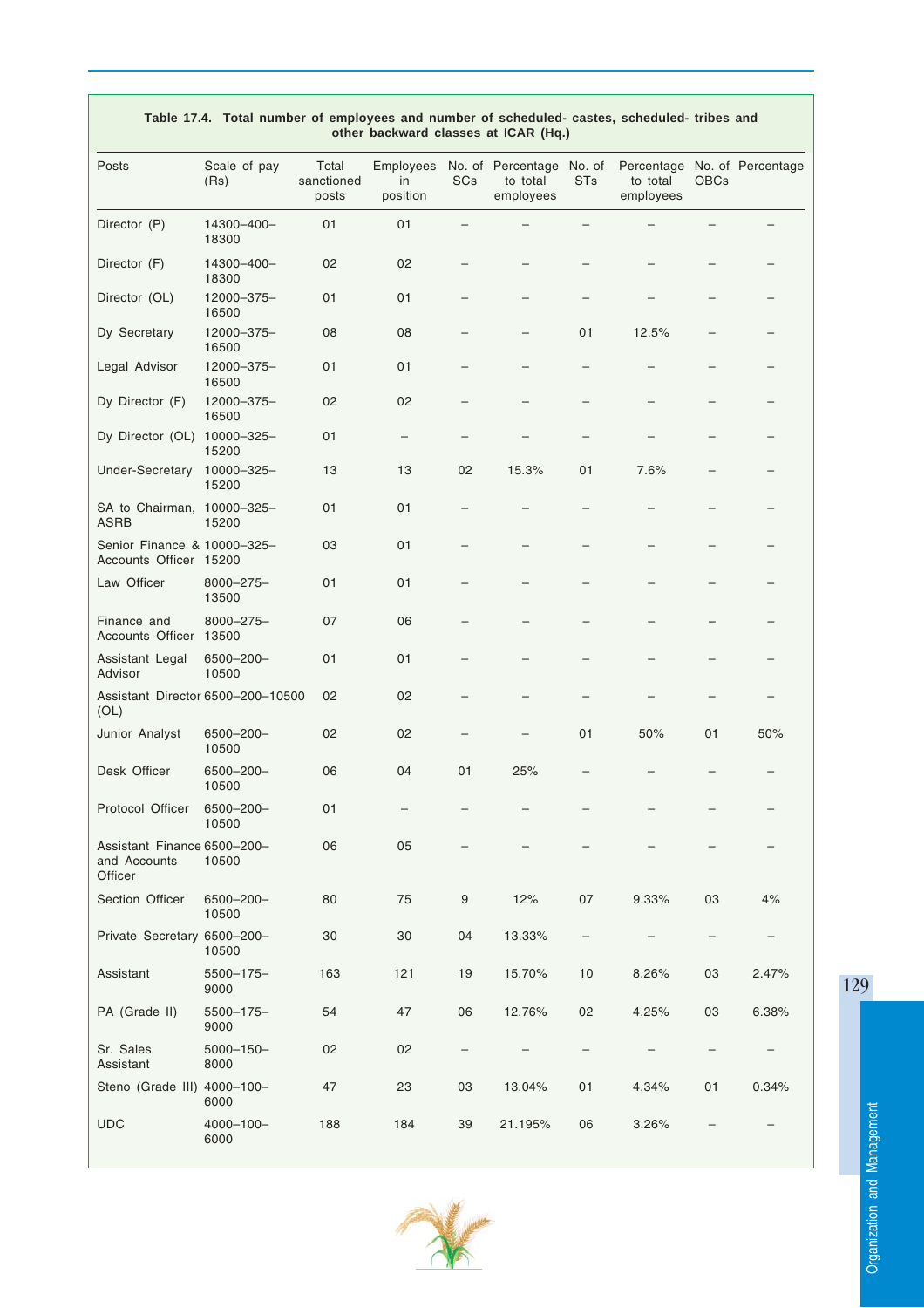# PROGRESSIVE USE IN HINDI

## **DARE**

The Department of Agricultural Research and Education (DARE) has an Official Language Section for the compliance and implementation of the Official Language Policy of the Government of India. It consists of one post each of Assistant Director (Official Language), Junior Hindi Translator and Hindi Typist. Besides, the Hindi translation of the Budget, compilation and preparation of the Annual Report of the Department etc. also take place. The functioning of this section also includes holding Hindi workshops, meetings, reports, organizing *Hindi Pakhwada* to encourage the employees for doing their official work in Hindi.

## ICAR

The ICAR's Institutes/Centres (15) were notified in the Gazette of the Government of India thus raising the total number of notified Institution to under rule 10(4) of the Official Language Rule 1976. Joint Official Language Implementation Committee of the DARE and the ICAR, working under the Chairmanship of the Additional Secretary, DARE/Secretary, ICAR, met fourth time. Similarly, Official Language Implementation Committees constituted at ICAR Instiutes/Centres convened its meetings. Proceedings of the Official Language Implementation Committee meetings held by the Institute etc. as well as the quarterly progress reports regardings the use of Official Language Hindi received from ICAR institutes at the ICAR (Hq) were reviewed and proper measures were suggested to overcome the shortcomings found therein. Rosters were maintained for imparting training in Hindi, Hindi typing and Hindi stenography and officials were accordingly deputed for training during the reported year. This year, 14 stenographers and 16 typists were nominated for Hindi stenography and typing respectively. "Hindi Fortnight" was observed from 14 to 28 September 2007 at ICAR (Hq) and many programmes were organized for staff to promote the progressive use of Hindi in official work. A message of Hon'ble Minister of Agriculture was issued on this occasion. The Director-General, ICAR, also issued an appeal requesting the officers/ staff to do their maximum official work in Hindi. Hindi Day/Week/Month were also organized at different Research Institutes/Centres of ICAR. Hindi workshops (4) were also organized for officers/staff. The '2006–07 Cash Awards' were given to 10 officials at ICAR (Hq) for doing their maximum official work in Hindi.

● "*Ganesh Shankar Vidyarthi Utkrist Hindi Krishi Patrika Purskar*" was launched in 2004–05 for the best in-house Hindi magazine, being published by various Institutions of the ICAR; assessment is being done to give prizes to the ICAR institutes.

• The *Rajbhasha Alok 2007* (10<sup>th</sup> issue) will be published shortly.

#### **Table 17.5. Rajshri Tandon Rajbhasha Purskar**

Following Institutes were awarded for doing maximum work in Hindi

| Institutions                                                     | Category of Prize<br>Institutions |        |
|------------------------------------------------------------------|-----------------------------------|--------|
| National Dairy Research<br>Institute, Karnal                     | Big Institute First               |        |
| Indian Veterinary Research<br>Institute, Izatnagar               | Big Institute Second              |        |
| Indian Institute of Vegetable<br>Research, Varanasi              | A and B<br>Region                 | First  |
| Central Institute of Agricultural<br>Engineering, Bhopal         | A and B<br>Region                 | Second |
| Central Institute of Fisheries<br>Technology, Cochi              | C Region                          | First  |
| Central Research Institute for<br>Dryland Agriculture, Hyderabad | C Region                          | Second |
|                                                                  |                                   |        |

- In accordance with the recommendations made by the Department of Official Language and the Parliamentary Committee on Official Language, to assess the progressive use of Hindi at the ICAR (Hq) as well as ICAR institutes during 2007, 18 offices were inspected and suggestions were given to overcome the shortcomings. Second subcommittee of the Parliamentary Official Language Committee inspected 5 Institutes/ Centres of the Council
- The Council and its institutes are organizing regular training programmes for farmers in Hindi and in other regional languages and remarkable progress has been made at Krishi Vigyan Kendras belonging Hindi speaking region for the use of Hindi and in the other regional languages in their day-to-day official work. Besides, all the material regarding Parliament, Annual Plan Report, Review of demands for grants, General Body, Standing Finance Committee, Parliamentary Standing Committee on Agriculture, Annual General Meeting of ICAR Society and many other meetings were prepared bilingually. The draft of speeches of Hon'ble Union Agriculture Minister and other higher officials of ICAR were prepared originally in Hindi and they delivered many speeches in Hindi.

## Finance and Audit

The Budget Estimate (BE) and Revised Estimate